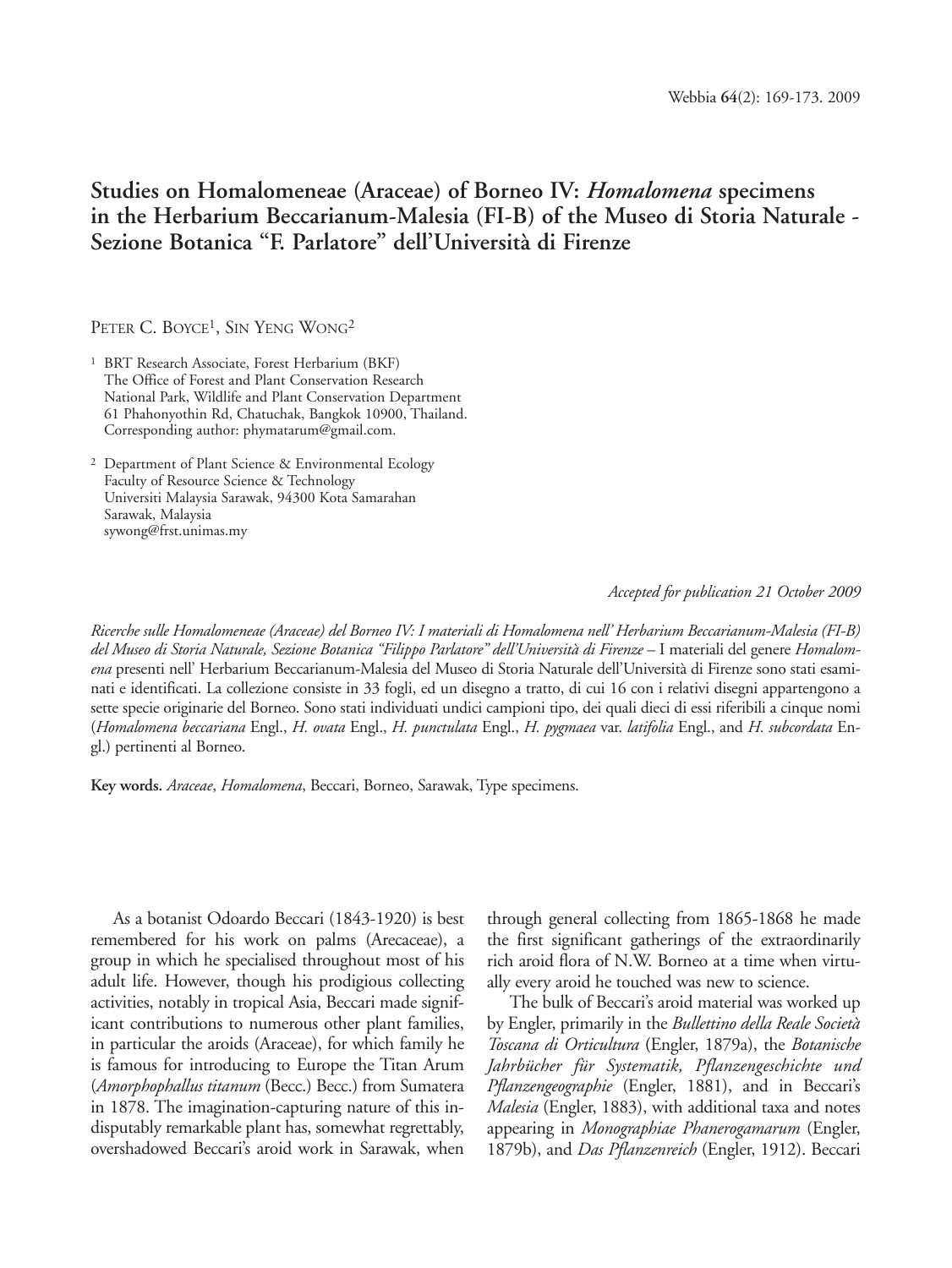himself wrote up several aroid species (Beccari, 1878a, b, c, 1879, 1882, 1885, 1889), while Arcangeli covered the introduction and first flowering in Europe of *Amorphophallus titanum* (Arcangeli, 1879a, b). Later research, predominantly based on Beccari's New Guinea collections revealed novel *Cyrtosperma* Griff. species (Hay, 1988), while a remarkably high percentage of the Bornean *Cryptocoryne* Fisch. ex Wydler are based on Beccari types (see Jacobsen, 1985). However, there remain a number of Sunda genera that have yet to be adequately worked up; of these *Homalomena* Schott is the most speciose.

#### **Homalomena in Borneo**

The authors' current research into the Araceae of Borneo is concentrating on three major groups: the Schismatoglottid alliance (tribes Schismatoglottideae + *Cryptocoryne*); *Alocasia* Schott, and *Homalomena.* Of these, *Homalomena* remains the most poorly understood with probably well in excess of 300 species distributed primarily in the old world tropics with the majority of species and greatest diversity centred on perhumid South East Asia where there are three centres of diversity: Sumatera, Borneo, and New Guinea.

Since the now long out-of-date full revision of Engler (1912) there have been fragmentary floristic accounts by Ridley (1905), Alderwerelt (1922a, b), and Furtado (1935, 1939), an uncritical species listing for Malesia focusing primarily on Sumatera (Hotta, 1985), a revision for New Guinea and the Bismark archipelago (Hay, 1999), and various *ad hoc* new taxa (Hotta, 1986, 1993), Boyce (1994), Hay & Herscovitch (2002), Sulaiman & Boyce (2005), Boyce & Wong (2008), and Boyce, Wong & Fasihuddin (in press), but no attempt to undertake a full revision of *Homalomena*. The lack of a reliable taxonomy poses considerable problems for field workers since *Homalomena* is one of the most speciose and taxonomically intractable aroid genera in the Asian tropics.

The problems presented by a lack of reliable taxonomy are compounded by the poor state of preservation of many of the historical types. The cryptic nature of most of the systematically significant morphologies, notably the presence, absence and disposition of sterile flowers, the generally large and complex vegetative structures that do not lend themselves readily to traditional herbarium vouchering methodologies, and the

fleeting anthetic period, also mean that even well-prepared herbarium specimens are frequently taxonomically useless because inflorescences were prepared postanthesis by which time many significant structures have deliquesced, or been subject to pre-preservation damage by the most frequent inflorescence visitors, chrysomelid and dynastid beetles, and post-preservation destruction by herbarium beetles. Nonetheless, study of the existing historical collections, notably the types, is an essential prerequisite to undertaking a taxonomic and systematic study of the genus.

## **Homalomena in the Herbarium Beccarianum-Malesia (FI-B)**

Among the top set of Beccari's Araceae collection housed in the Herbarium Beccarianum-Malesia (FI-B) of the Museo di Storia Naturale dell'Università di Firenze are 33 sheets and one line drawing of *Homalomena*, of which 16 sheets and the line drawing, representing seven species, two novel, originate from Borneo. Nine type specimens, of which eight, representing five names, are Bornean, and one Sumateran, are present. The collections are remarkable for the excellent state of preservation of the fertile structures, such that identification to species poses no problems and, combined with the historical importance of the collection provides an exceptionally useful set of identification material.

## **Bornean Homalomena Types in the Herbarium Beccarianum-Malesia (FI-B)**

**Homalomena beccariana** Engl., Bull. R. Soc. Tosc. Ortic. 4: 296 (1879) **Collection:** *Beccari P.B. 260* **Locality:** Sarawak, Kuching, July 1865 **Status:** Holotype **Taxonomic Status:** Synonym **Accepted name** = *Homalomena rostrata* Griff., Not. Pl. Asiat. 3: 154 (1851) ['*roshalum*' sphalm.]. **Type:** Malaysia, Malacca: *Griffith KD* 5989 (K, holo!)

**Heterotypic Synonyms:** 

*Cyrtocladon sanguinolentum* Griff., Not. Pl. Asiat. 3: 147 (1851); *Chamaecladon sanguinolentum* (Griff.) Schott, Prodr. Syst. Aroid.: 316 (1860). **Type:** Malaysia, Malacca, *Griffith KD* 5990 (K, holo!)

*Homalomena sagittifolia* Jungh. ex Schott, Prodr. Syst.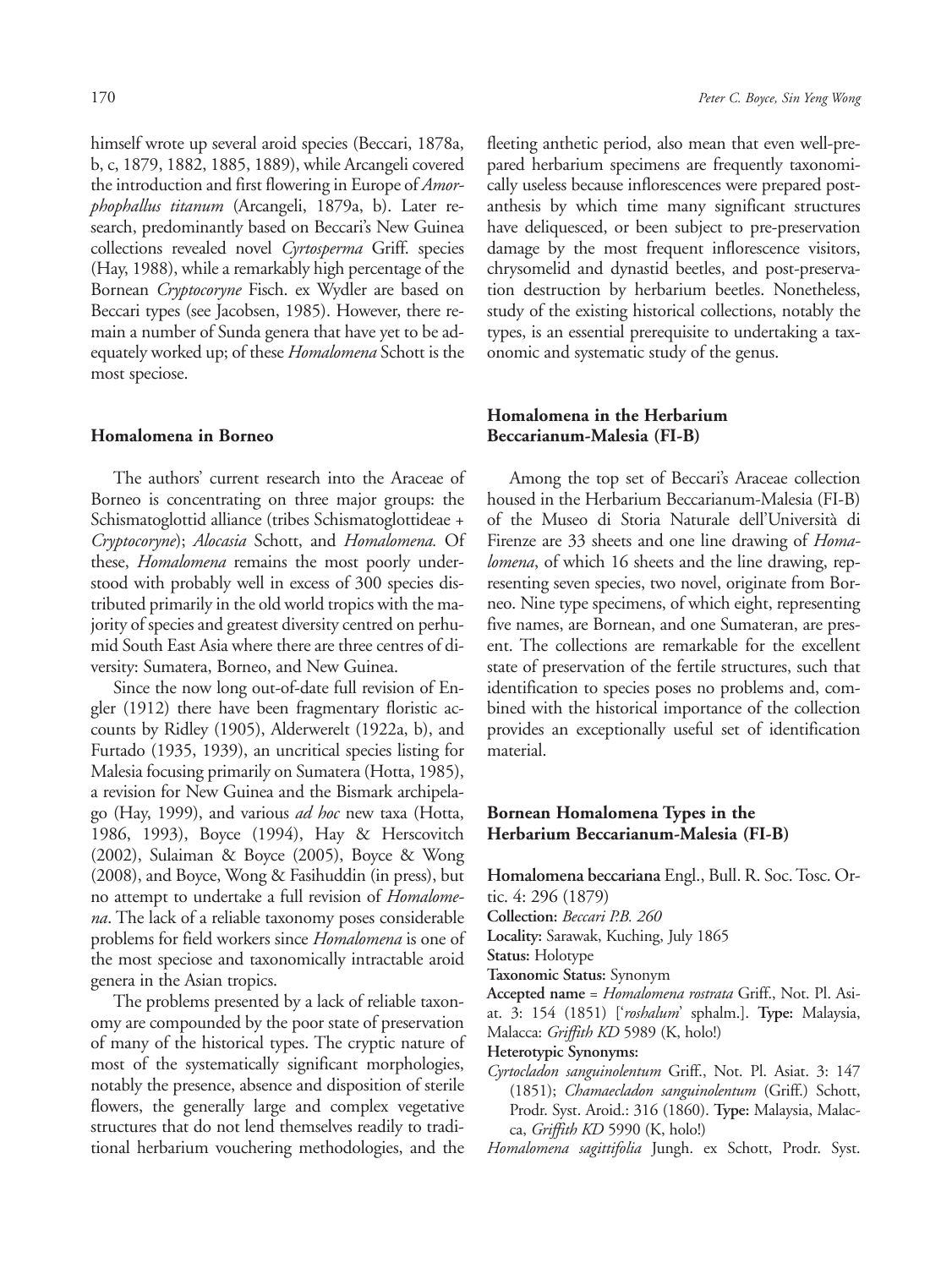Aroid.: 311 (1860). **Type:** Indonesia, Java (*Junghuhn s.n.* W†)

- *Homalomena miqueliana* Schott, Ann. Mus. Bot. Lugduno-Batavi 1: 126 (1863). **Type:** Indonesia: Borneo, Kalimantan, *Korthals s.n.* (L, holo! sh. 898.89-56)
- *Homalomena propinqua* Schott, Ann. Mus. Bot. Lugduno-Batavi 1: 280 (1864). **Lectotype:** Indonesia, Kalimantan, Kalimantan Selatan, Mt. Gintang: *Korthals s.n.* (L, lecto!, designated by Wong *et al*., in press).
- *Homalomena paludosa* Hook.f., Fl. Brit. India 6: 531 (1893). **Lectotype:** Malaysia, Perak, Larut, *Kunstler (Dr King's Collector) 3082* (K, lecto!, designated by Wong et al., in press).
- *Homalomena ridleyana* Engl., Bot. Jahrb. Syst. 37: 123 (1905). **Type:** Malaysia, Borneo Sarawak, Kuching, *Bartlett & Haviland 3134* (SING, holo!)
- *Homalomena teysmannii* Engl., Pflanzenr., 55 (IV, 23Da): 68 (1912). **Type:** Indonesia Sumatera, Bangka Island, *Teijsmann 3227* (B, holo!; BO, iso)
- *Homalomena triangularis* Alderw., Bull. Jard. Bot. Buitenzorg, III, 4: 181 (1922). **Type:** Indonesia, Sumatera, Deli, *Lörzing 4071*, 27 July 1915 (BO, holo)
- *Homalomena sagittifolia* var. *sumatrana* Alderw., Bull. Jard. Bot. Buitenzorg, III, 4: 192 (1922). **Lectotype:** Indonesia, Sumatera, Ophir, Taloe, 10 April 1917*Bünnemeijer 129,* (BO, lecto!, designated by Wong et al., in press).
- *Homalomena ensiformis* Alderw., Bull. Jard. Bot. Buitenzorg, III, 4: 335 (1922). **Type:** Indonesia, Kalimantan, *Hallier f*. *1465* (BO, holo; L, iso!)
- *Homalomena miqueliana* var. *truella* Alderw., Bull. Jard. Bot. Buitenzorg, III, 4: 336 (1922). **Type:** Indonesia, Sumatera, Riau Archipelago, Ampoelai, Pulau Bintang, 14 June 1919, *Bünnemeijer 6200* (BO, holo;L, iso!)
- *Homalomena sagittifolia* var. *angustifolia* Furtado, Gard. Bull. Straits Settlem. 10: 228 (1939). **Lectotype:** Malaysia, Johor, Mt Austin, *Ridley 12018* (SING, lecto!; K, isolecto!, designated by Wong et al., in press).

**Note:** *Homalomena rostrata* is one of two described obligate helophytic *Homalomena* in Sunda, the other being *H. expedita* A.Hay & Hersc. *Homalomena rostrata* is highly polymorphic in terms of leaf lamina shape, and overall plant size, even within a single population, and has attracted a considerable synonymy as a result. A full account of the helophytic *Homalomena* of Sunda including the lectotypifications cited above, is in press (Wong et al., in press)

**Homalomena ovata** Engl., Bull. R. Soc. Tosc. Ortic. 4: 296 (1879)

**Collection:** *Beccari P.B. 1780*

**Locality:** Sarawak, Kuching, Matang, June 1866

**Status:** Holotype

**Taxonomic Status:** *nom. illeg.*

**Accepted name** = *Homalomena borneensis* Ridl., J. Straits

Branch Roy. Asiat. Soc. 44: 173 (1905). **Type:** *Ridley s.n.*, Sarawak, Kuching, Matang, July1893 (SING, holo!).

**Note:** The *Homalomena borneensis* complex comprises probably 30 species, the greater majority yet to be formally described. The complex is defined by the leaf lamina with little or no basal lobe development, and the lower part of the spathe exceeding the spathe limb in length.

**Homalomena punctulata** Engl., Bull. R. Soc. Tosc. Ortic. 4: 296 (1879)

**Collection:** *Beccari P.B. 1534* (in Engler, 1879, cited erroneously as # 2534)

**Locality:** Sarawak, Kuching, Matang, April 1866

**Status:** Holotype

**Taxonomic Status:** Accepted name

**Heterotypic Synonyms:**

*Homalomena crassinervia* Ridl., J. Straits Branch Roy. Asiat. Soc.

44: 176 (1905). **Type:** *Ridley s.n.*, Sarawak, Kuching, Ma tang, July1893 (SING, holo!).

*Homalomena geniculata* M.Hotta, Acta Phytotax. Geobot. 22: 155 (1967).

**Type:** *Hotta 15779*, Malaysia, Sarawak, Bintulu Division, vicinity of Minah camp, Feb. 26 1964 (KYO, holo!).

**Note:** The tightly distichous leaf arrangement, petioles prominently pulvinate at junction of the lamina, and solitary inflorescence render *H*. *punctulata* immediately recognizable. Had Ridley and Hotta seen the type of *H. punctulata* there is little doubt that the current synonyms would not have been published.

**Homalomena pygmaea** var. **latifolia** Engl., Pflanzenr. 55 (IV, 23Da): 36 (1912)

**Collection 1:** *Beccari P.B. 1870* (sub: *Chamaecladon pygmaeum* (Hassk.) γ *latifolium* Engl.)

**Locality:** Sarawak, Kuching, Matang, June 1866 **Status:** Syntype

**Collection 2:** *Beccari P.B. 524* (sub: *Chamaecladon pygmaeum* (Hassk.) γ *latifolium* Engl.)

**Locality:** Sarawak, Sri Aman, Bunting, September 1865 **Status:** Syntype

**Taxonomic Status:** Synonym

**Homotypic Synonyms:** *Homalomena pumila* var. *latifolia* (Engl.) Ridl., J. Straits Branch Roy. Asiat. Soc. 44: 177 (1905)

**Provisional current name** = *Homalomena pygmaea* (Hassk.) Engl., Bot. Jahrb. Syst. 25: 18 (1898). **Type:** *Hasskarl s.n.* Indonesia, Kalimantan, (L, holo!)

**Homotypic Synonym:** *Aglaonema pygmaeum* Hassk., Tijdschr. Natuurl. Gesch. Physiol. 9: 161 (1842).

**Note:** The taxonomy of the *H*. *pygmaea* complex is chaotic, beset with a cumbersome and unworkable hierarchy of subordinate taxa in the two most widely applied names (*H. pygmaea* and *H. humilis* (Jack) Hook.f), coupled to a very weak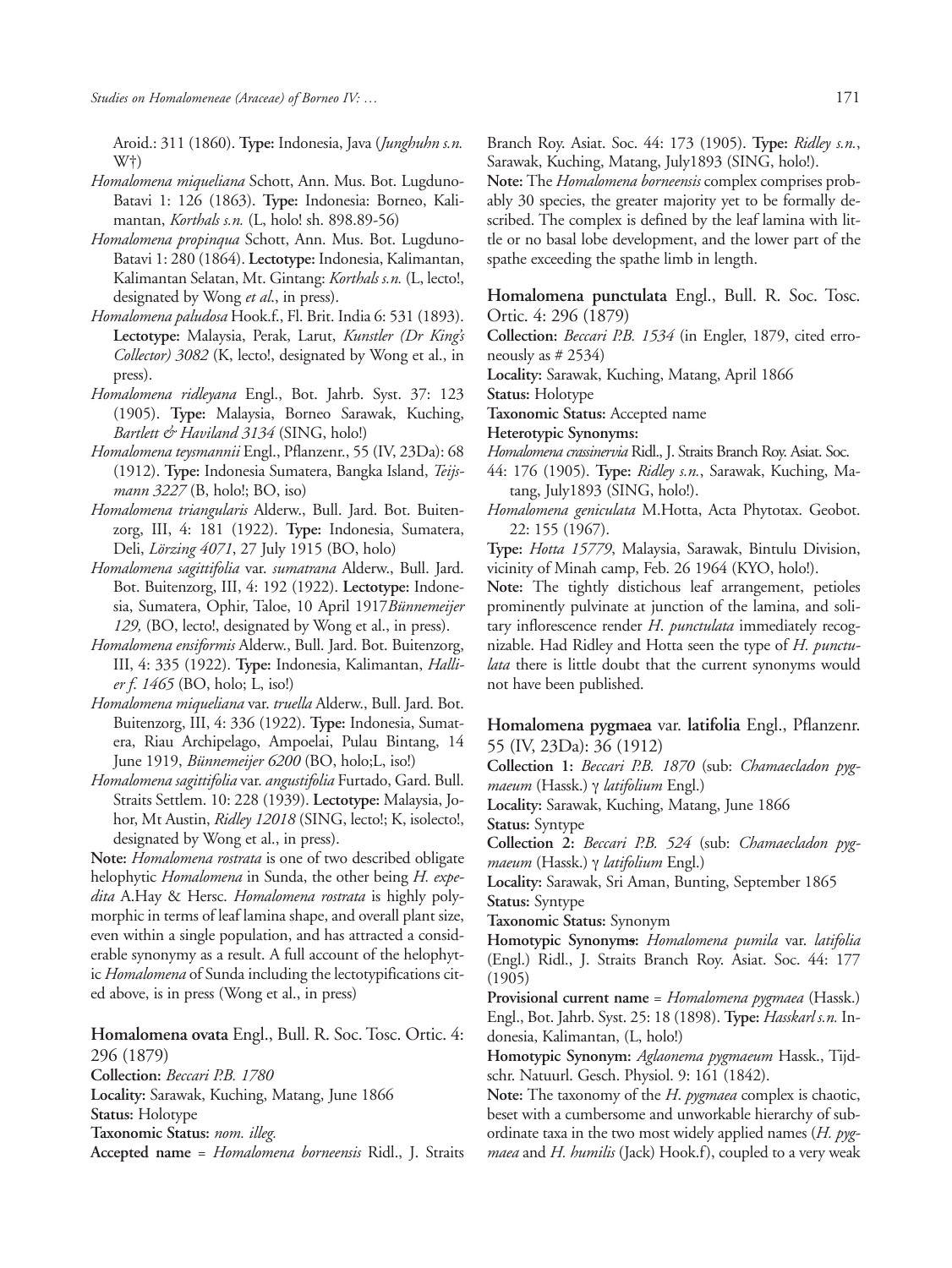understanding of species' boundaries since much of the taxonomy is based on inadequate specimens that do not allow understanding of the plants' natural variability. The *humilis* complex requires an exhaustive study throughout its range.

**Homalomena subcordata** Engl. Bot. Jahrb. Syst. 1: 183 (1881)

**Type:** *Beccari P.B. 1278* and *308* "*nello spirito"* (carpological coll.)

**Locality:** Sarawak, Kuching, October 1865.

**Status:** Holotype.

**Taxonomic Status:** Accepted name.

**Note:** A very distinctive species with the erect semi-leafless stems to ca. 75 cm topped with tufts of glossy green leaves that smell powerfully of pineapple when crushed. Seemingly endemic to SW Sarawak and NW Kalimantan Barat.

## **Non type collections**

**Herbarium Beccari Identification:** *Homalomena aro-*

*matica* (Roxb.) Schott

**Collection 1:** *Beccari P.B. 740*

**Locality:** Sarawak, Kuching, October 1865

**Collection 2:** *Beccari P.B. 2013*

**Locality:** Sarawak, Kuching, January1866

**Identification:** *Homalomena expedita* A.Hay & Hersc., Gard. Bull. Singapore 54: 174 (2002).

**Type:** Sarawak, Kuching, Lundu, near bridge on Kuching Road, Cult. RBG Sydney Acc. No. 940562, *C.Herscovitch s.n.* (NSW, holo; SAR, iso!)

**Note:** A distinctive colonial helophyte with two known populations in Sarawak, the extensive type location, and a much smaller population on the Batu Kawa – Bau road, Kuching. It is likely that the Beccari collections are from this latter site or, more probably, from a now extinct population.

**Herbarium Beccari Identification:** *Chamaecladon obliquatum* Schott

**Collection no.:** *Beccari P.B. 1154*

**Locality:** Sarawak, Kuching, November 1865.

**Identification:** *Homalomena griffithii* (Schott) Hook.f., Fl. Brit. India 6: 534 (1893).

**Syntypes:** Malaysia: Malacca, Ayur Punus, *Griffith KD 5963* (K!); Malaysia, Sabah, Labuan, *Motley s.n.* (K!)

**Note:** *Homalomena griffithii* is one of the few species that occurs both in Peninsular and East Malaysia. Leaf shape is highly variable, and many names have been applied to this species complex. However, until a thorough revision is undertaken these later names are treated as insufficiently known and are thus not included here.

#### **Herbarium Beccari Identification:** *Chamaecladon sp.* **Collection no.:** *Beccari P.B. 3805*

**Locality:** Sarawak, Kapit, Belaga, November 1865 **Identification:** *Homalomena insignis* N.E.Br., Ill. Hort. 32: 93, t.560 (1885)**. Type:** Ill. Hort. 32: 93, t.560 **Note:** A distinctive and horticulturally attractive compact plant, especially in the red leaved forms in which the large glistening white spathes form a striking contrast. *Homalomena insignis* is widespread and often locally abundant in Sarawak.

**Herbarium Beccari Identification:** *Homalomena aro-*

*matica* var. *cordata* (Schott) Engl. **Collection no.:** *Beccari P.B. 1783* **Locality:** Sarawak, Kuching, Matang, May 1865. **Identification:** sp.

**Herbarium Beccari Identification:** *Homalomena aromatica* var. *cordata* (Schott) Engl.

**Collection no.:** *Beccari P.B. 1340* and *599 "nello spirito"* (carpological coll.) **Locality:** Sarawak, Kuching. **Identification:** sp.

#### **REFERENCES**

- ALDERWERELT VAN ROSENBURGH C.R.W.K 1922a *New or noteworthy Malayan Araceae II.* Bull. Jard. Bot. Buitenzorg. 4: 163-229
- ALDERWERELT VAN ROSENBURGH C.R.W.K., 1922b *New or noteworthy Malayan Araceae III.* Bull. Jard. Bot. Buitenzorg 4: 320-347.
- ARCANGELI G., 1879a *Sull' Amorphophallus titanum Beccari.* Bull. Soc. Tosc. Ortic. 4: 46-51.
- ARCANGELI G., 1879b *L'Amorphophallus titanum Beccari, illustrato.* Nuovo Giorn. Bot. Ital. 11: 217-223.
- BECCARI O., 1878a *Untitled notes.* Boll. R. Soc. Tosc. Ortic. 3: 271[*Amorphophallus titanum*].
- BECCARI O., 1878b *Untitled notes.* Gard. Chron, New Series, 9: 781, 788. [*Amorphophallus titanum*].
- BECCARI O., 1878c *Conophallus titanum Becc*. Bull. R. Soc. Tosc. Ortic. 3: 290.